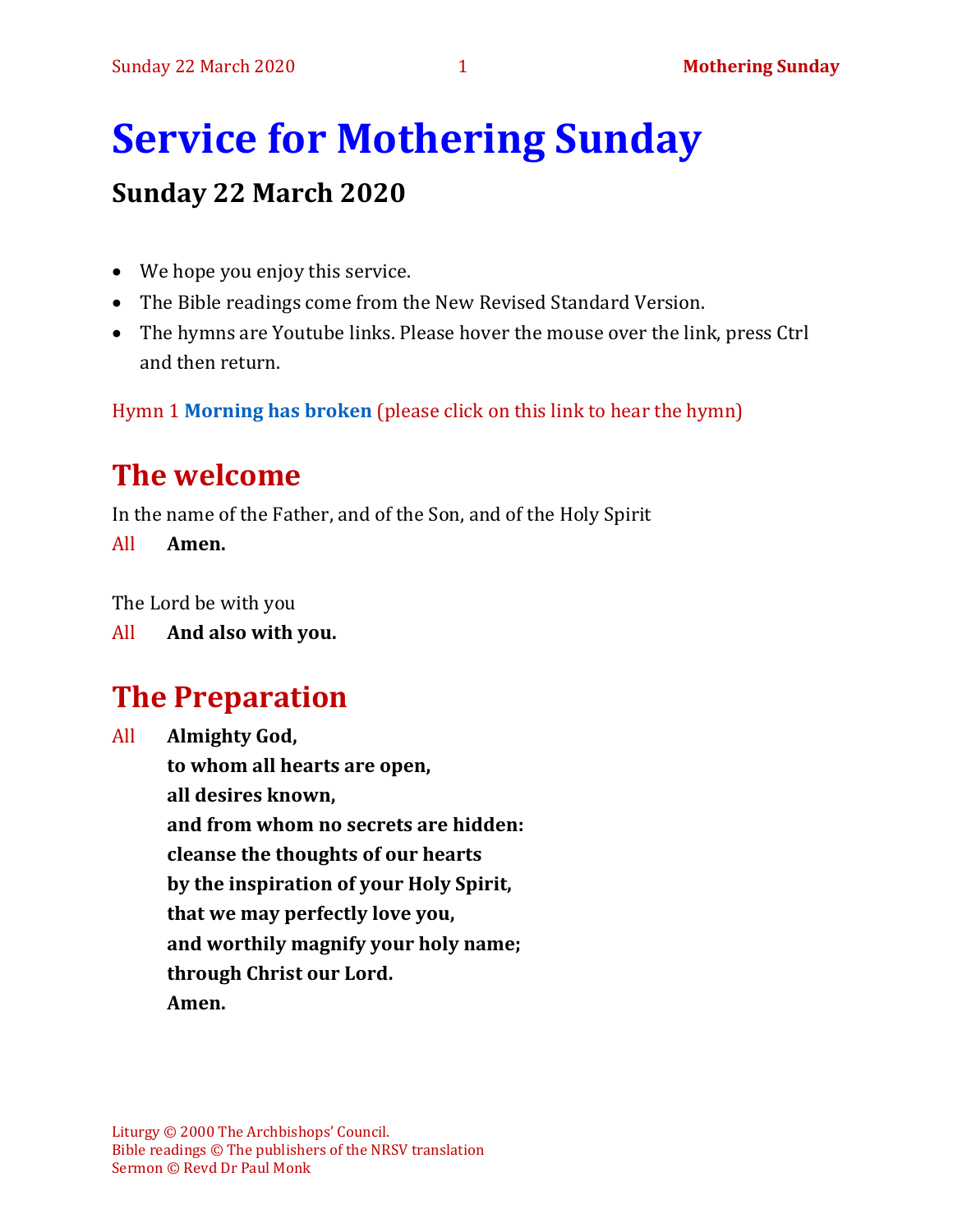Our Lord Jesus Christ said: The first commandment is this: 'Hear, O Israel, the Lord our God is the only Lord. You shall love the Lord your God with all your heart, with all your soul, with all your mind, and with all your strength.'

And the second is this: 'Love your neighbour as yourself.' There is no other commandment greater than these. On these two commandments hang all the law and the prophets.

### All **Amen. Lord, have mercy.**

Listen to God's commandment:

'Honour your father and your mother, that your days may be long.' Today, we remember how we often fail to give enough respect or attention to those we love, and confess our sins in penitence and faith, firmly resolved to keep God's commandments and to live in love and peace with all. Therefore, let us confess our sins in penitence and faith, firmly resolved to keep God's commandments and to live in love and peace with all.

All **Almighty God, our heavenly Father, we have sinned against you and against our neighbour in thought and word and deed, through negligence, through weakness, through our own deliberate fault. We are truly sorry and repent of all our sins. For the sake of your Son Jesus Christ, who died for us, forgive us all that is past and grant that we may serve you in newness of life to the glory of your name. Amen.**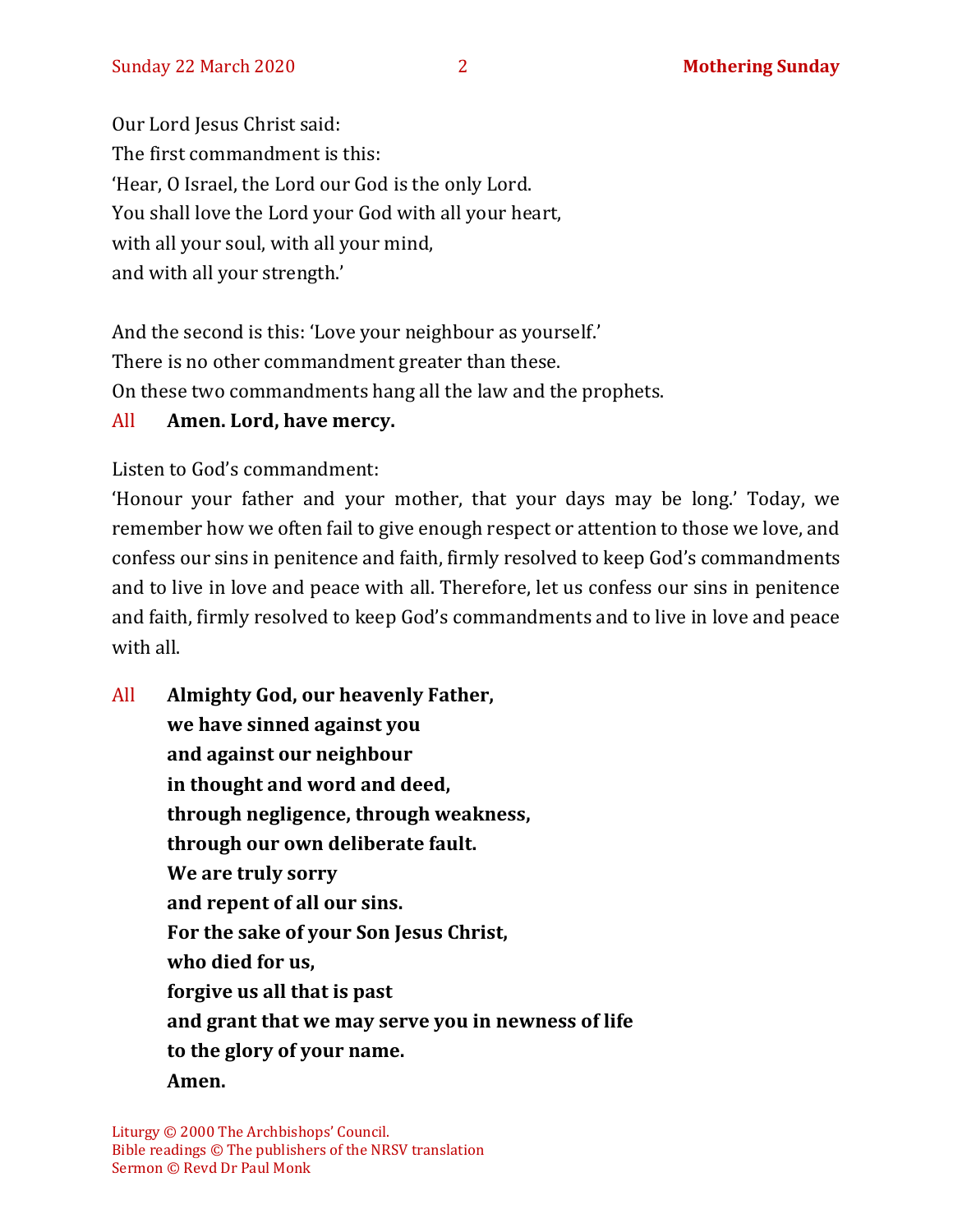Almighty God, who forgives all who truly repent, have mercy upon you, pardon and deliver you from all your sins, confirm and strengthen you in all goodness, and keep you in life eternal; through Jesus Christ our Lord. All **Amen.**

There is no Gloria during Lent

# **The Collect for Mothering Sunday**

God of compassion,

whose Son Jesus Christ, the child of Mary, shared the life of a home in Nazareth, and on the cross drew the whole human family to himself:

strengthen us in our daily living that in joy and in sorrow we may know the power of your presence to bind together and to heal; through Jesus Christ your Son our Lord, who is alive and reigns with you, in the unity of the Holy Spirit, one God, now and for ever.

All **Amen.**

### **First reading**

A reading from the First Book of Prophet Samuel

Hannah conceived and bore a son. She named him Samuel, for she said, 'I have asked him of the Lord.' The man Elkanah and all his household went up to offer to the Lord the yearly sacrifice, and to pay his vow. But Hannah did not go up, for she said to her husband, 'As soon as the child is weaned, I will bring him, that he may appear in the presence of the Lord, and remain there for ever; I will offer him as a nazirite for all time.' Her husband Elkanah said to her, 'Do what seems best to you, wait until you have weaned him; only —may the Lord establish his word.' So the woman remained and nursed her son, until she weaned him. When she had weaned him, she took him up with her, along with a three-year-old bull, an ephah of flour, and a skin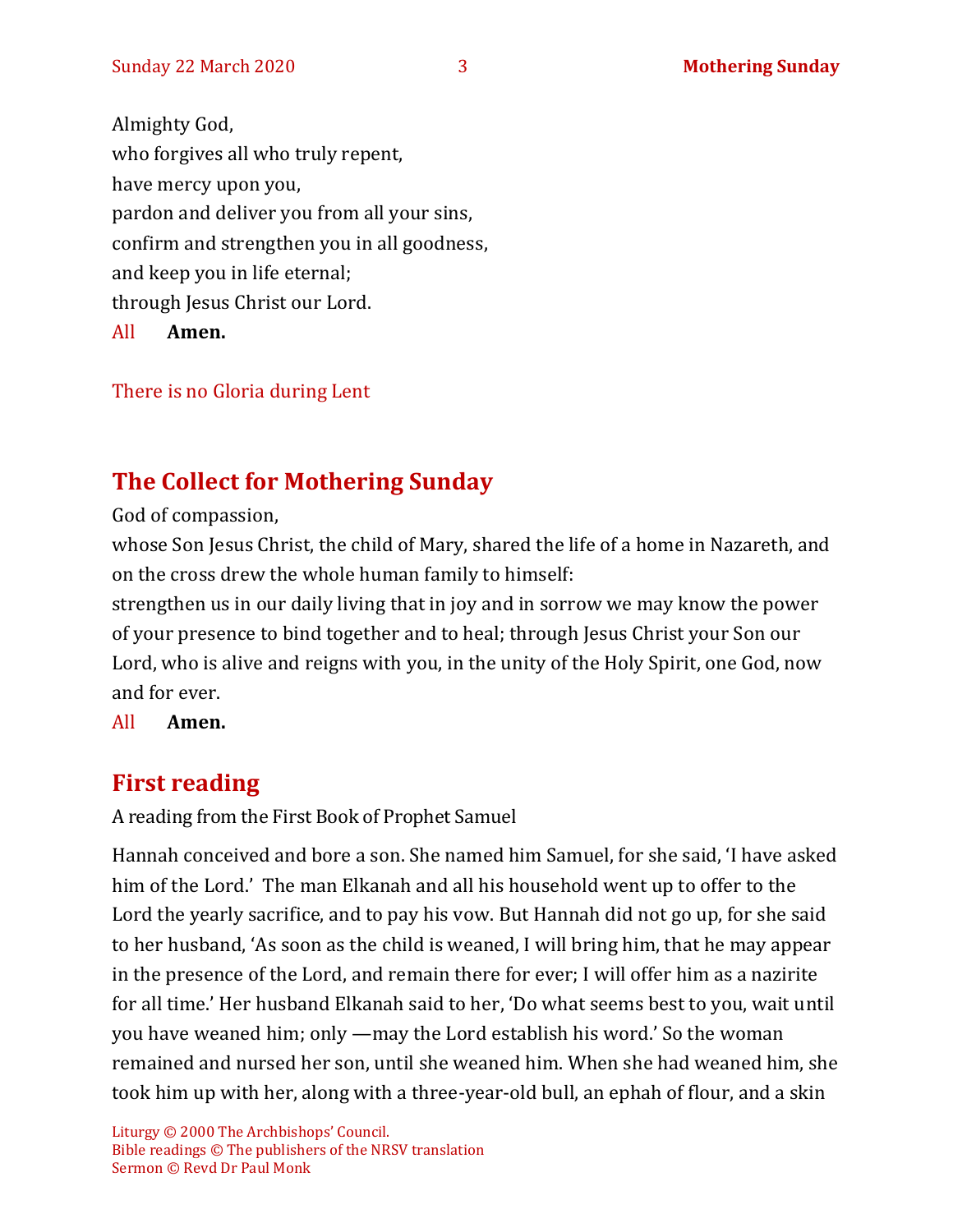of wine. She brought him to the house of the Lord at Shiloh; and the child was young. Then they slaughtered the bull, and they brought the child to Eli. And she said, 'Oh, my Lord! As you live, my lord, I am the woman who was standing here in your presence, praying to the Lord. For this child I prayed; and the Lord has granted me the petition that I made to him. Therefore I have lent him to the Lord; as long as he lives, he is given to the Lord.' She left him there for the Lord. *1 Samuel 1:20–28*

This is the Word of the Lord

All **Thanks be to God.**

## **Second reading**

A reading from St Paul's Letter to the Colossians

As God's chosen ones, holy and beloved, clothe yourselves with compassion, kindness, humility, meekness, and patience. Bear with one another and, if anyone has a complaint against another, forgive each other; just as the Lord has forgiven you, so you also must forgive. Above all, clothe yourselves with love, which binds everything together in perfect harmony. And let the peace of Christ rule in your hearts, to which indeed you were called in the one body. And be thankful. Let the word of Christ dwell in you richly; teach and admonish one another in all wisdom; and with gratitude in your hearts sing psalms, hymns, and spiritual songs to God. And whatever you do, in word or deed, do everything in the name of the Lord Jesus, giving thanks to God the Father through him. *Colossians 3:12–17*

This is the Word of the Lord

All **Thanks be to God.**

HYMN 2 **[Jesus, name above all names](https://www.youtube.com/watch?v=JEBAHFFJdW8)** (please click on this link to hear the hymn)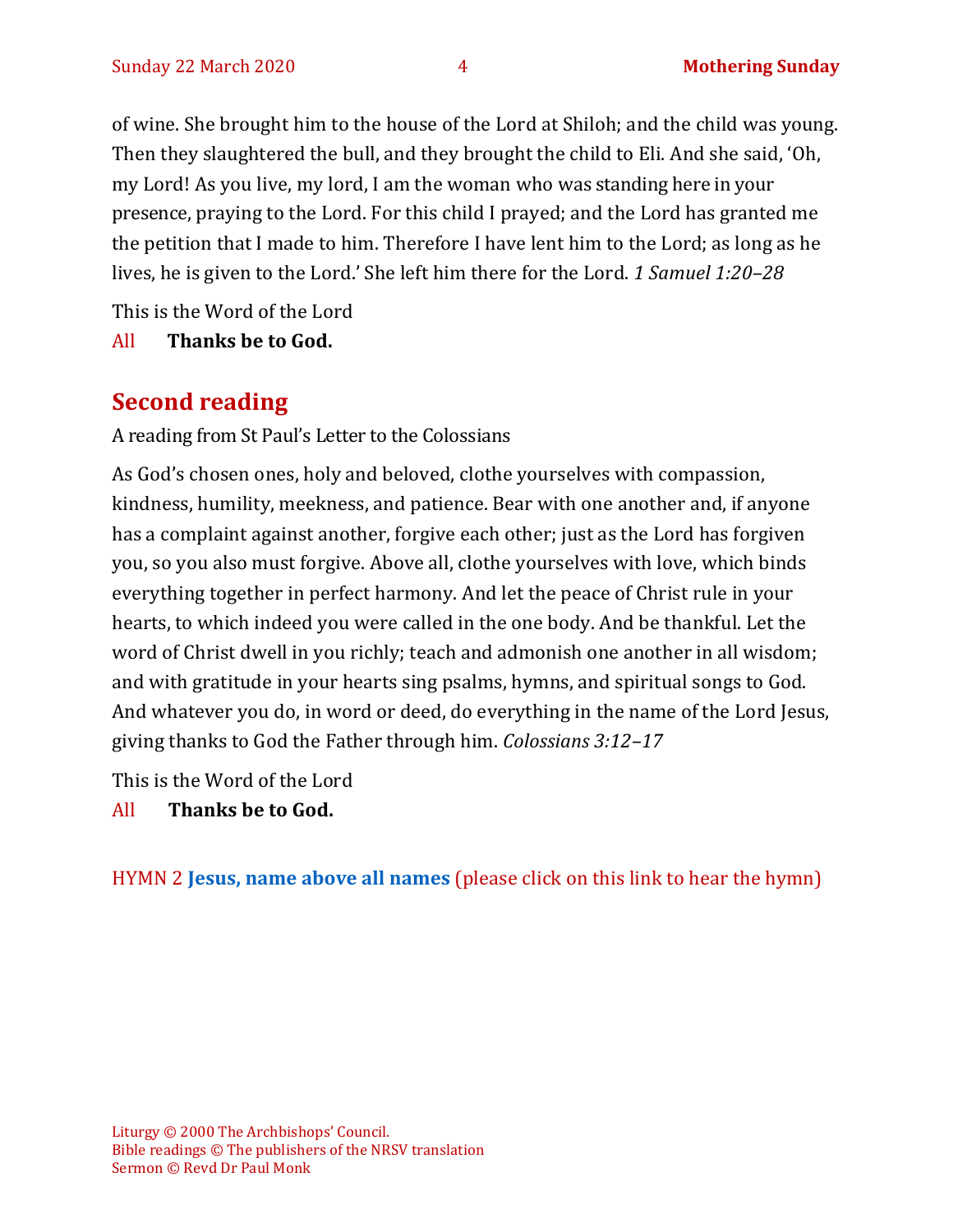## **Gospel reading**

Hear the Gospel of our Lord Jesus Christ according to John

### All **Glory to you O Lord.**

Standing near the cross of Jesus were his mother, and his mother's sister, Mary the wife of Clopas, and Mary Magdalene. When Jesus saw his mother and the disciple whom he loved standing beside her, he said to his mother, 'Woman, here is your son.' Then he said to the disciple, 'Here is your mother.' And from that hour the disciple took her into his own home. *John 19:25–27*

This is the Gospel of the Lord

All **Praise to you O Christ.** 

### **Sermon**

I used to commute to work in Manchester. I did it for years, so I got to know many of the other commuters quite well. Most were very nice. Some were real characters. And some were just weird; so I'll tell you about one of them.

He wore blue jeans, check shirt, and ankle-boots with heels. Sometimes he wore a neckerchief and a leather waistcoat. His clothing made it clear: he wanted to be a cowboy. We didn't quiz him too closely, but I'm sure his favourite film star was John Wayne; so I'll call him 'John.' We tried not to laugh at John—that is, until he arrived for the 7:27 train to Manchester wearing a Stetson.

Some people, like 'John', wear their dreams in a way that is obvious and visible. Certainly, it was impossible to look at John and say his dream was to be a scientist, or a chef. His attire could only point toward in one direction: his dream was to be a *cowboy*.

In our reading from Colossians just now, God advises us to do something very similar to John. We are not to dress like a cowboy! Rather, we are to make visible what we long for: to display openly our desire for a life that is God-centred.

The list of how to make this dream visible comes in three parts, three garments as three layers: as the **first** layer, we are instructed to clothe ourselves with kindness, compassion, humility, meekness, and patience. This advice is good: if are actions are sincere and consistent, we will not only advertise what we desire, but this external layer sinks in, going deep below the surface. Hollywood calls it 'Method acting.' We will come to believe that which we act. So when the going gets tough, and it will get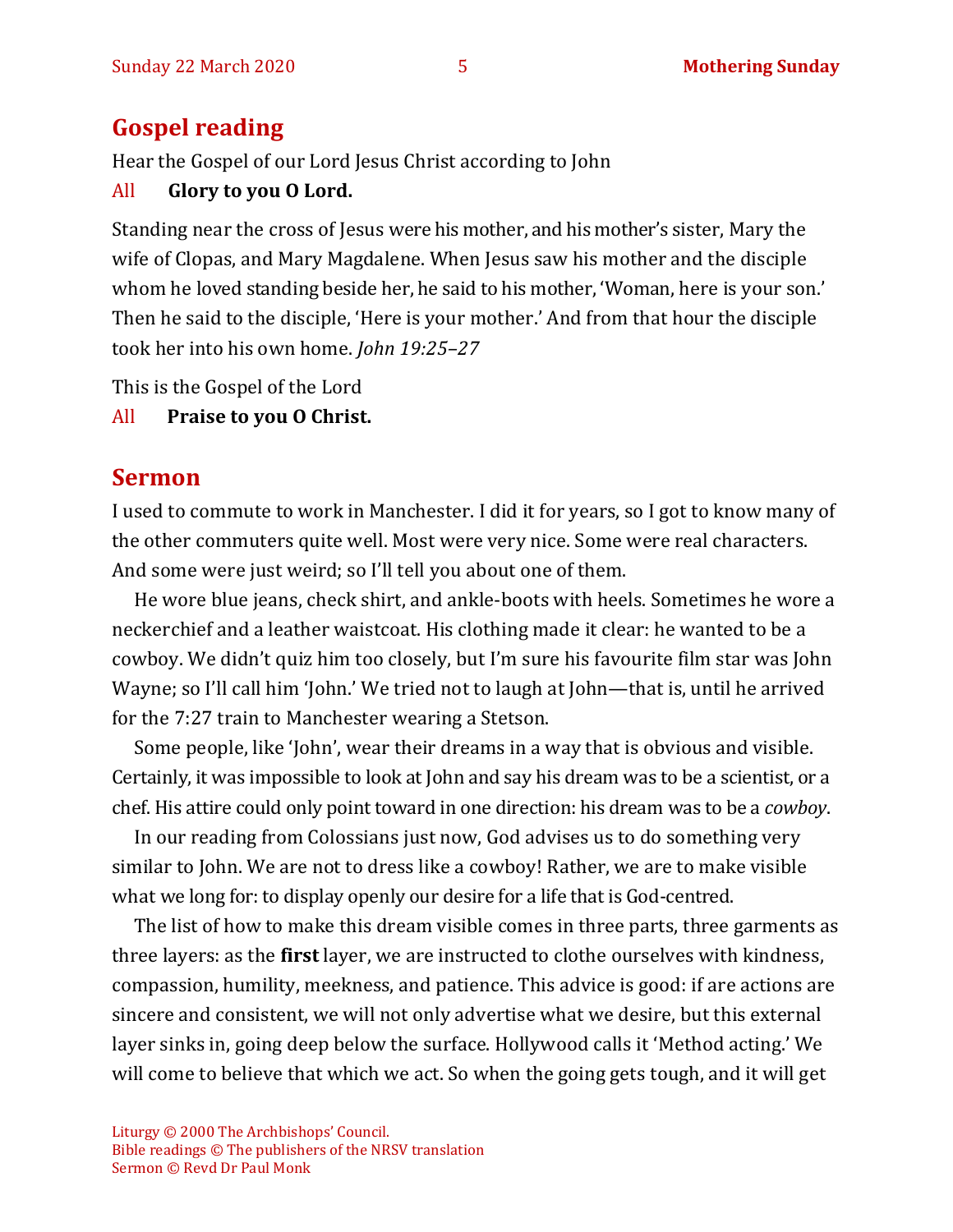tough — it always does — the visible actions are in place and have become habitual. They will carry us through.

All Christians find that being a disciple of Jesus can be quite different from being simply a member of society. To cope in a world hostile to commitment in faith in general and Christianity in particular, we are to add a **second** layer over compassion and kindness: we are to cloth yourselves with love. Love is greater than compassion or kindness and is therefore more visible. St Paul describes such love using these words: 'Love is patient, love is kind. It does not envy, it does not boast, it is not proud. It is not rude, it is not self-seeking, it is not easily angered, it keeps no record of wrongs. Love does not delight in evil but rejoices with the truth. It always protects, always trusts, always hopes, always perseveres.' This love is highly visible, and we must wear it always, delighting in it like a treasured garment.

**Thirdly**, we are to cloth ourselves with Christ. As St Paul says, 'Do everything in the name of the Lord Jesus.' This is the most visible and distinctive layer of all. For the sake of your faith, we must learn how to be Christlike. To this end, read we must the gospels often, to remind ourselves what such Christ-likeness actually looks like.

My commuting companion on the station had no chance of becoming a cowboy. There *are* no cowboys in twenty-first century England. But we *can* achieve our dream of a life that is long and committed. It *is* difficult to achieve: the temptation (particularly when the going gets tough) is always to take off these layers. And the outer layers come off first. We lose the Christlikness before anything else. But if we keep these three layers in place: first feelings, second love, and over that wearing Christ, then motive and action, desire and outcome, become welded together. And that way our lives of faith develop and ultimately become an inspiration to us all.

### **Prayers**

The prayers of intercession generally follow these five general petitions:

- A response to the day, the sermon, and to the Bible readings.
- The Church
- The world and our host community
- The sick and those who care for them
- Those who have died

Liturgy © 2000 The Archbishops' Council. Bible readings © The publishers of the NRSV translation Sermon © Revd Dr Paul Monk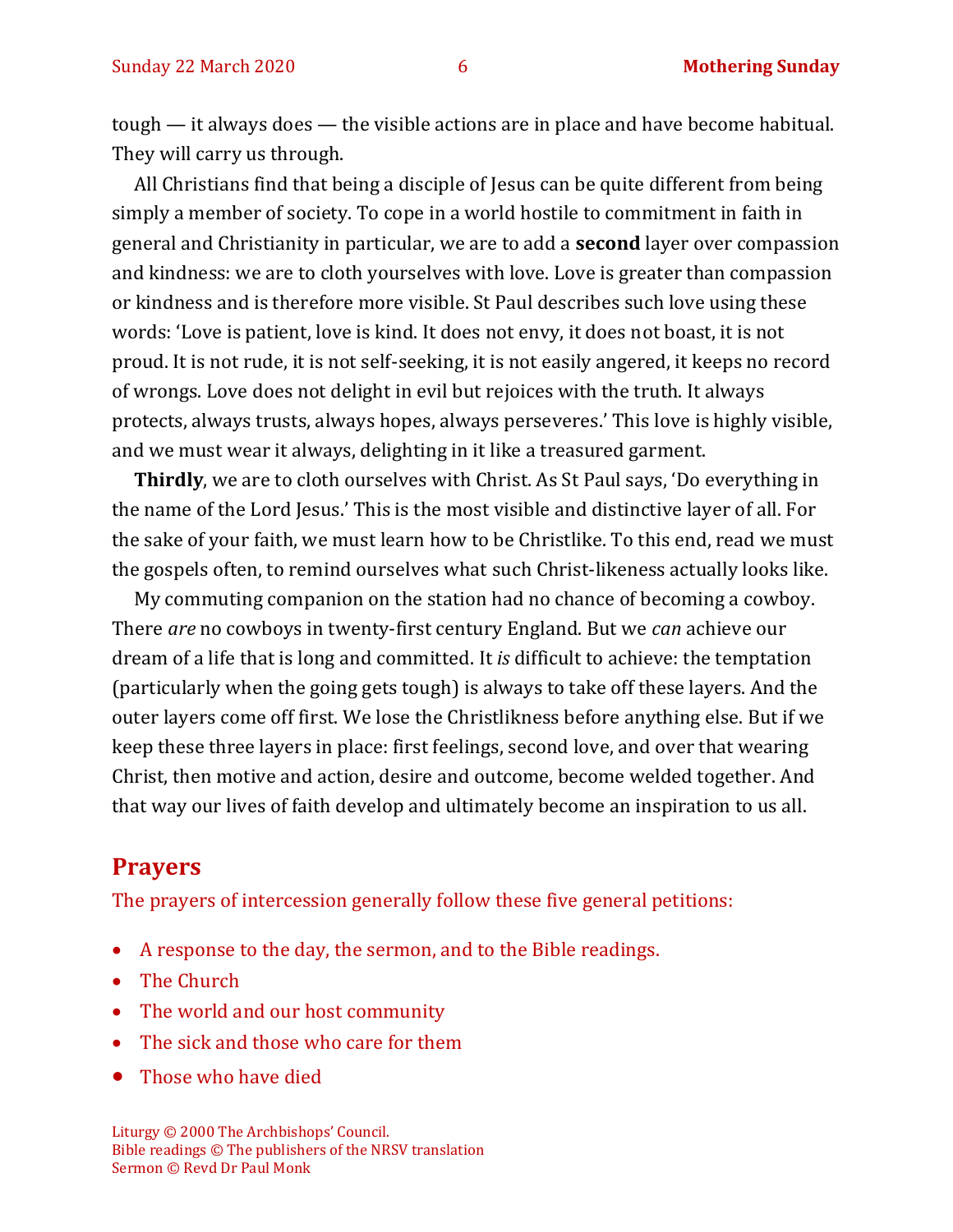The Church of England prayer for this time of Coronovirus outbreak.



Leader Merciful Father,

All **accept these prayers for the sake of your Son, our Saviour Jesus Christ. Amen.**

### **The peace**

Through the prophet Isaiah, God says, 'As a mother comforts her child, so I will comfort you.'

The peace of the Lord be always with you:

All **And also with you.**

# **The blessing of flowers for Mothering Sunday**

All beauty reflects the beauty of God, and points toward God in the beauty of his holiness.

*Let us pray*

Loving Heavenly Father, creator of heaven and earth, thank you for these flowers that you have made.

```
Liturgy © 2000 The Archbishops' Council. 
Bible readings © The publishers of the NRSV translation
Sermon © Revd Dr Paul Monk
```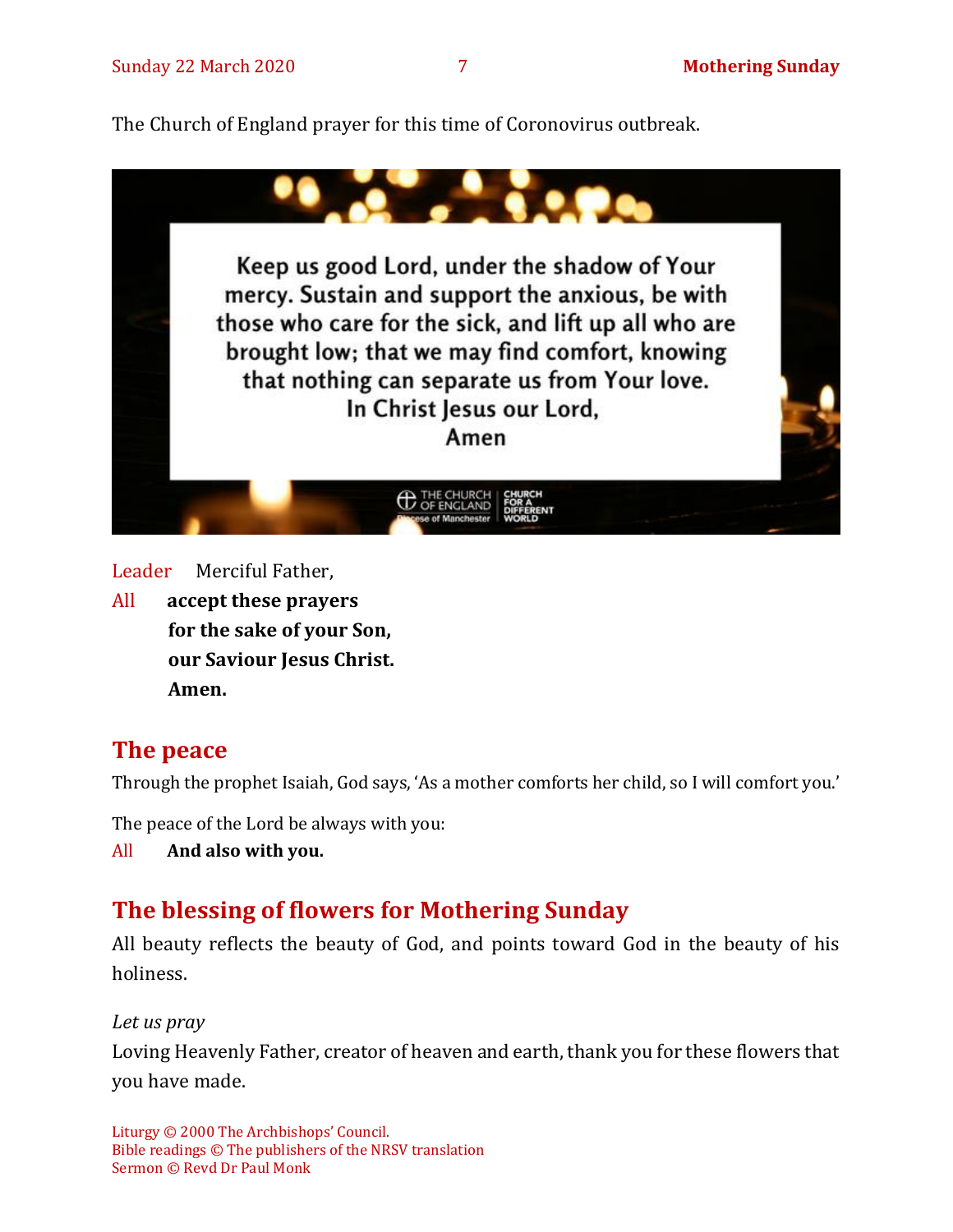We ask that they may be channels of your love, and that they may impart joy to those who receive them.

Bless and hallow these flowers, that their fragrance and beauty may direct the faithful to you, in the name of Father, Son and Holy Spirit.

All **Amen.**

Hymn 3 **[The Lord's my shepherd](https://www.youtube.com/watch?v=pN4tPkX0MG0)** (please click on this link to hear the hymn)

Mothering Sunday normally includes the blessing and distribution of Holy Communion. The liturgy of Holy Communion will normally occur here in all services. The full liturgy appears at the end of this sheet.

# The Dismissal

May God, who gave birth to all creation, bless us: may God, who became incarnate by an earthly mother, bless us: may God, who broods as a mother over her children, bless us.

And the blessing of God the Almighty: Father, Son, and Holy Spirit, be with you now and remain with you always.

All **Amen.**

Hymn 4 **[Shine, Jesus, shine](https://www.youtube.com/watch?v=J3iB30gCqAc)** (please click on this link to hear the hymn)

Go in peace to love and serve the Lord.

All **In the name of Christ. Amen.**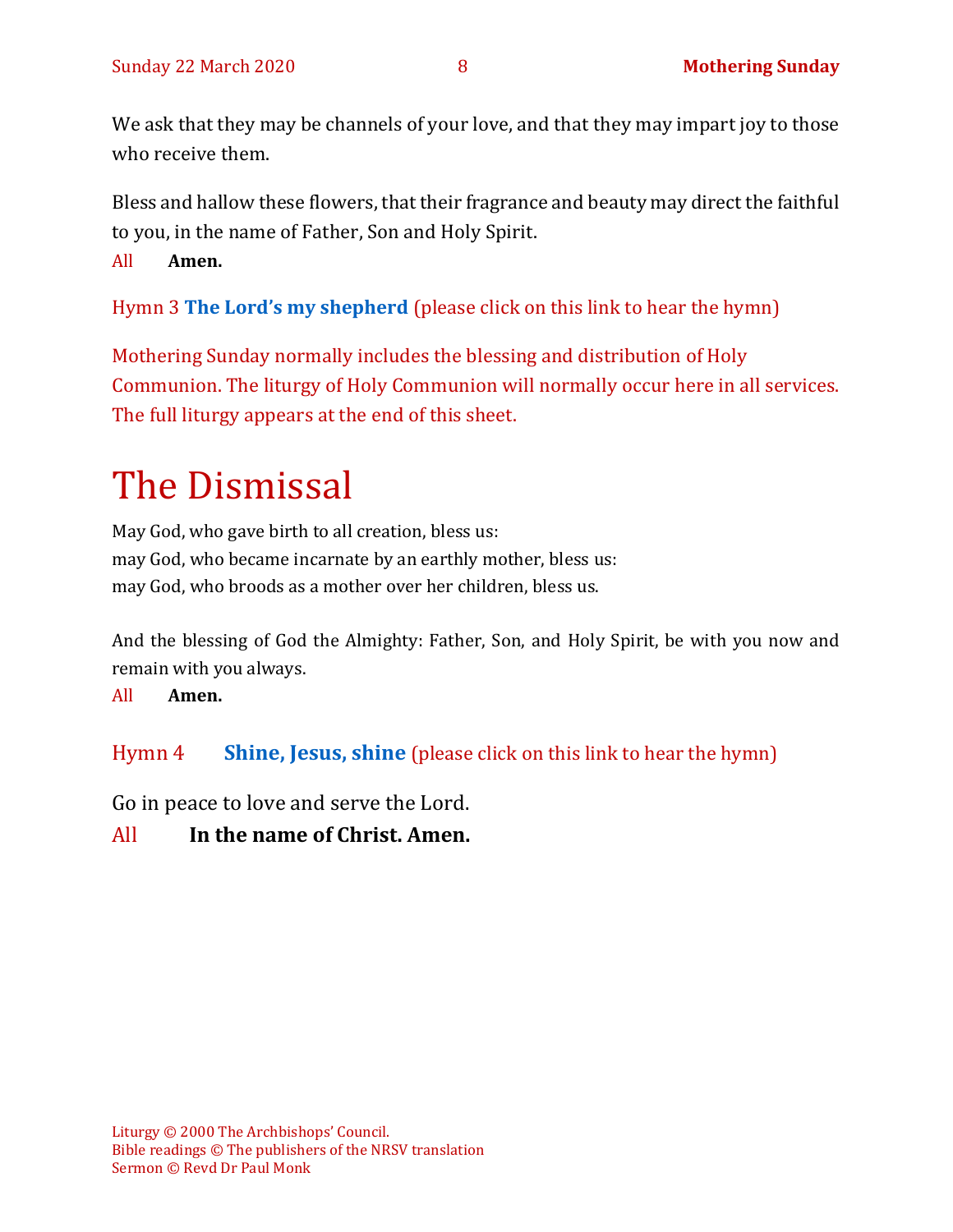# The Liturgy of the Sacrament

## Eucharistic Prayer (prayer E)

The Lord be with you

### All **and also with you.**

Lift up your hearts.

### All **We lift them to the Lord.**

Let us give thanks to the Lord our God.

### All **It is right to give thanks and praise.**

Father, you made the world and love your creation. You gave your Son Jesus Christ to be our Saviour. His dying and rising have set us free from sin and death. And so we gladly thank you, with saints and angels praising you, and singing/saying:

All **Holy, holy, holy Lord, God of power and might, heaven and earth are full of your glory. Hosanna in the highest. Blessed is he who comes in the name of the Lord. Hosanna in the highest.**

We praise and bless you, loving Father, through Jesus Christ, our Lord; and as we obey his command, send your Holy Spirit, that broken bread and wine outpoured may be for us the body and blood of your dear Son.

On the night before he died he had supper with his friends and, taking bread, he praised you.

He broke the bread, gave it to them and said: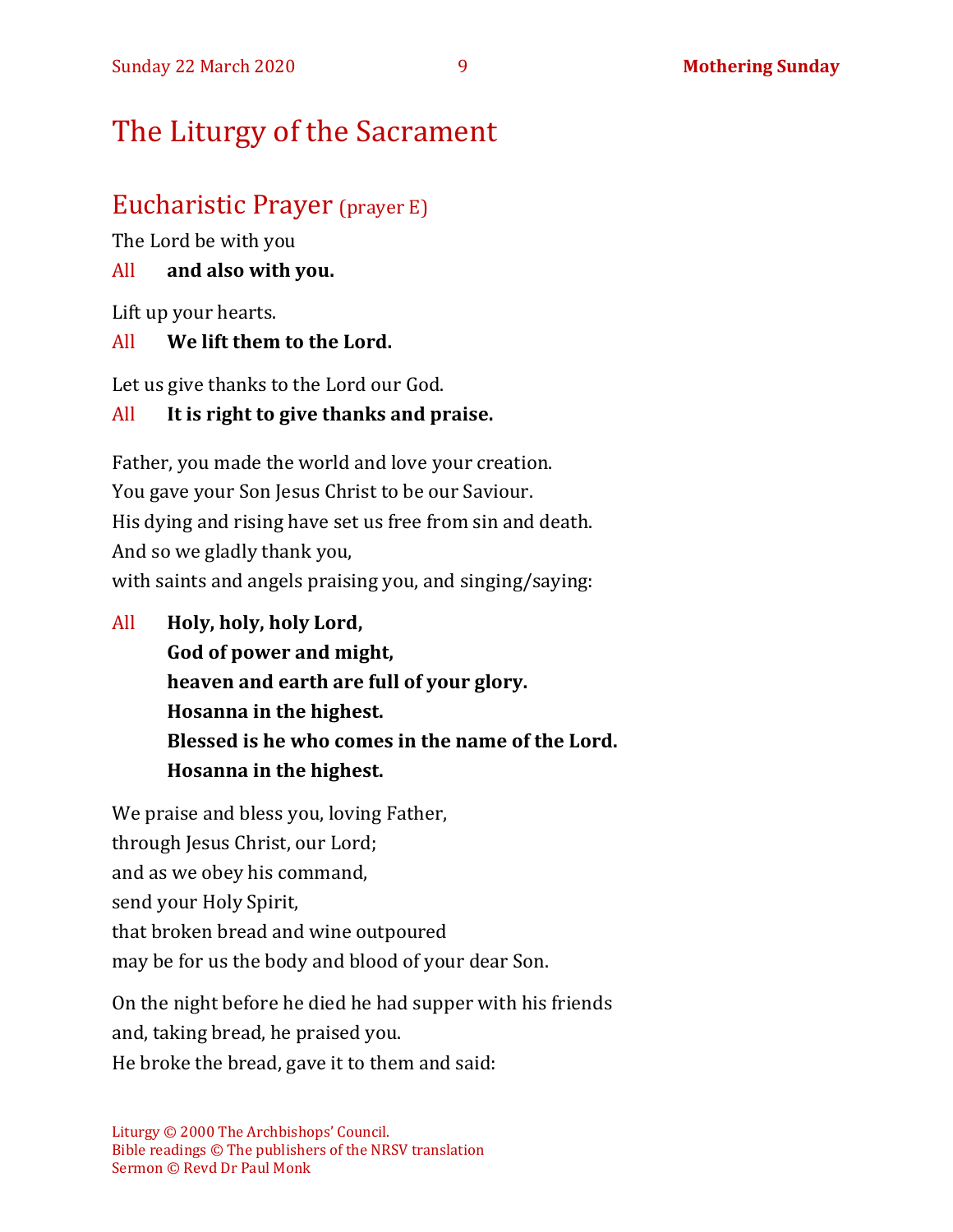Take, eat; this is my body which is given for you; do this in remembrance of me.

When supper was ended he took the cup of wine. Again he praised you, gave it to them and said: Drink this, all of you; this is my blood of the new covenant, which is shed for you and for many for the forgiveness of sins. Do this, as often as you drink it, in remembrance of me.

So, Father, we remember all that Jesus did, in him we plead with confidence his sacrifice made once for all upon the cross. Bringing before you the bread of life and cup of salvation, we proclaim his death and resurrection until he comes in glory.

Great is the mystery of faith:

All **Christ has died: Christ is risen: Christ will come again.**

Lord of all life,

help us to work together for that day when your kingdom comes and justice and mercy will be seen in all the earth.

Look with favour on your people, gather us in your loving arms and bring us with St Barnabas and all the saints to feast at your table in heaven.

Through Christ, and with Christ, and in Christ, in the unity of the Holy Spirit, all honour and glory are yours, O loving Father, for ever and ever.

#### All **Amen.**

Liturgy © 2000 The Archbishops' Council. Bible readings © The publishers of the NRSV translation Sermon © Revd Dr Paul Monk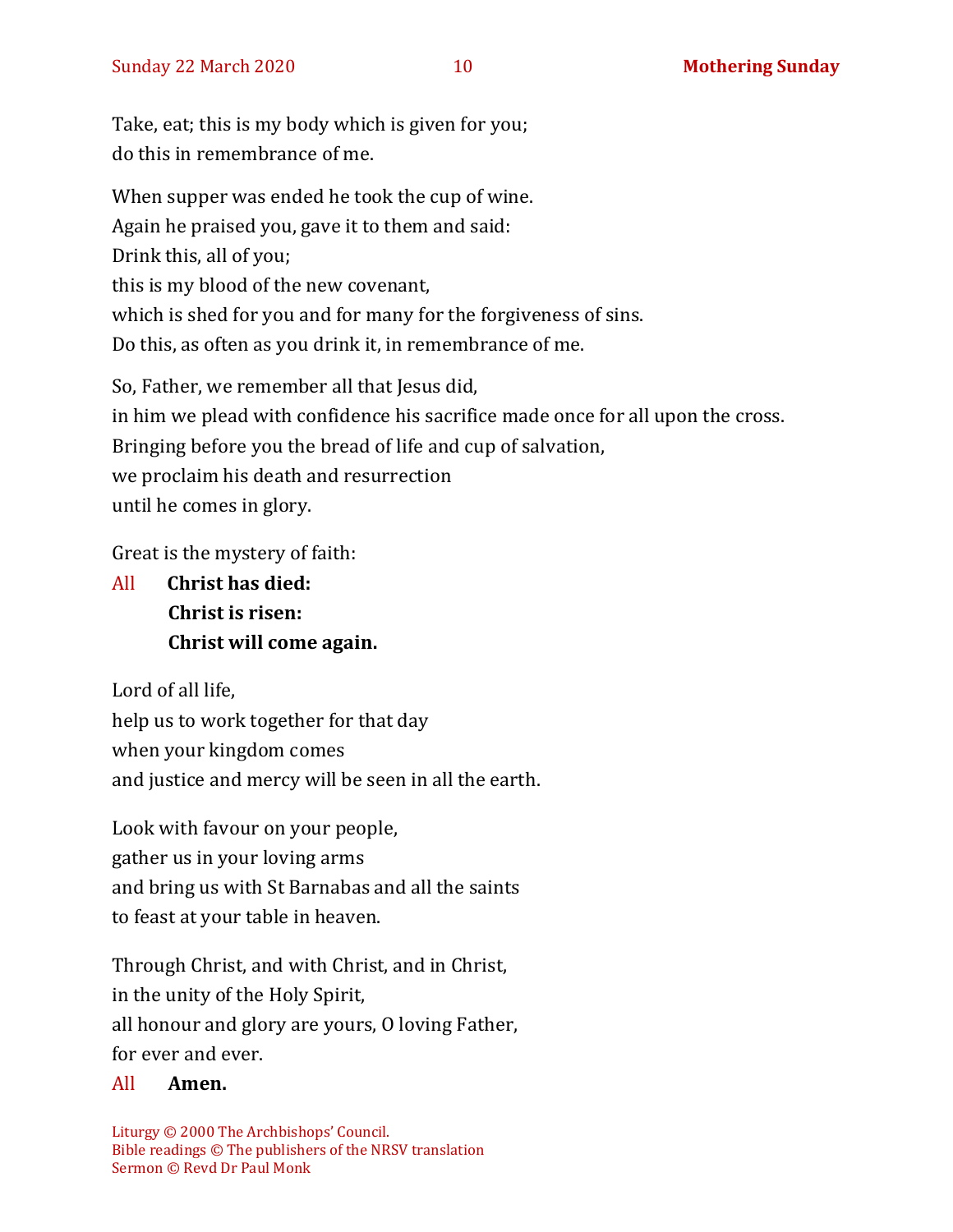### The Lord's Prayer

As our Saviour taught us, so we pray

All **Our Father in heaven, hallowed be your name, your kingdom come, your will be done, on earth as in heaven. Give us today our daily bread. Forgive us our sins as we forgive those who sin against us. Lead us not into temptation but deliver us from evil.**

> **For the kingdom, the power, and the glory are yours now and for ever. Amen.**

### Breaking of the Bread

We break this bread to share in the body of Christ.

All **Though we are many, we are one body, because we all share in one bread.**

All **Lamb of God,**

**you take away the sin of the world,**

**have mercy on us.**

**Lamb of God,** 

**you take away the sin of the world,** 

**have mercy on us.**

**Lamb of God,** 

**you take away the sin of the world,**

**grant us peace.**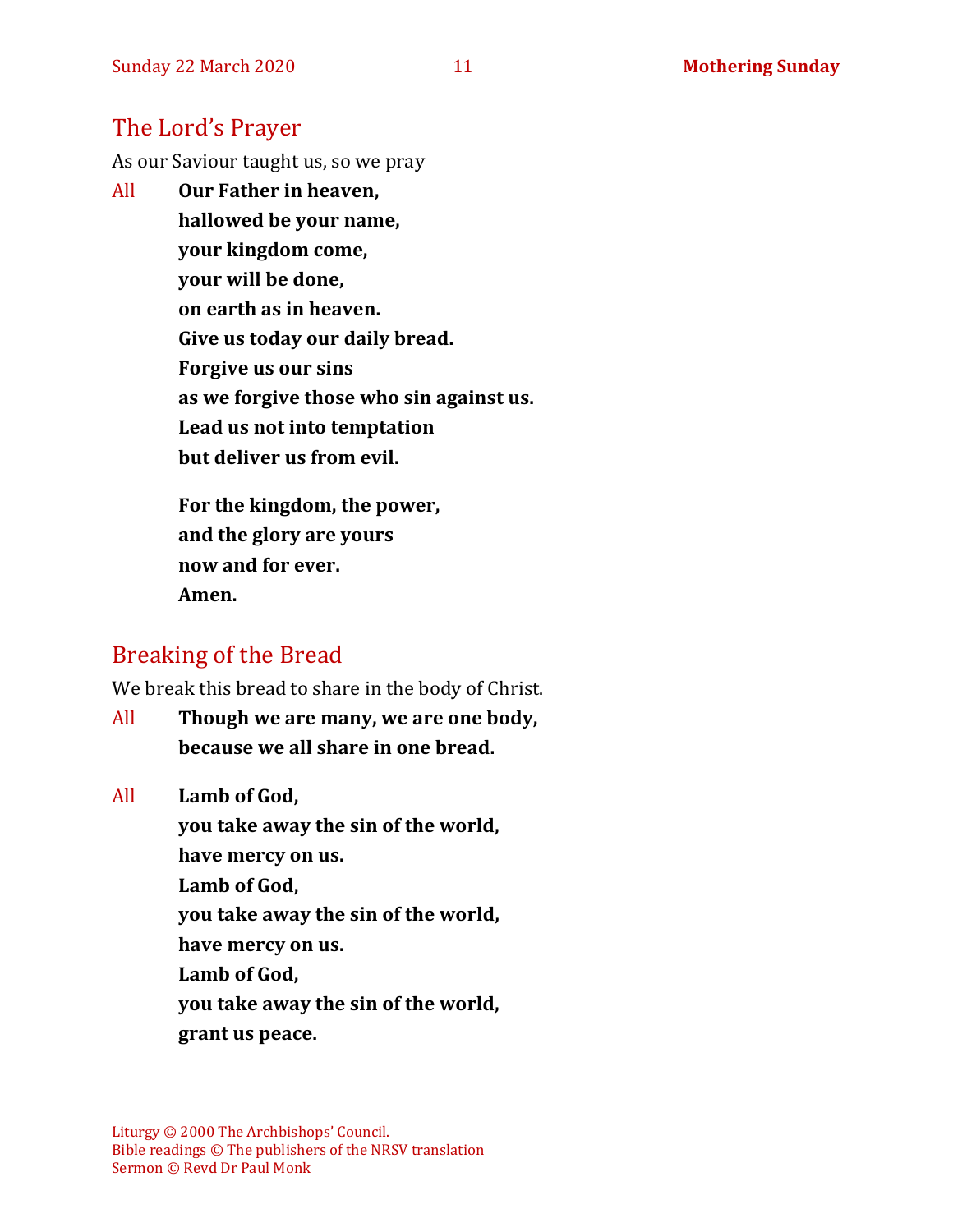Draw near with faith. Receive the body of our Lord Jesus Christ which he gave for you, and his blood which he shed for you. Eat and drink in remembrance that he died for you, and feed on him in your hearts by faith with thanksgiving.

All **We do not presume to come to this your table, merciful Lord, trusting in our own righteousness, but in your manifold and great mercies. We are not worthy so much as to gather up the crumbs under your table. But you are the same Lord whose nature is always to have mercy. Grant us therefore, gracious Lord, so to eat the flesh of your dear Son Jesus Christ and to drink his blood, that our sinful bodies may be made clean by his body and our souls washed through his most precious blood, and that we may evermore dwell in him, and he in us. Amen.**

Communion is distributed.

### Prayer after Communion

Loving God, as a mother feeds her children at the breast you feed us in this sacrament with the food and drink of eternal life: help us who have tasted your goodness to grow in grace within the household of faith; through Jesus Christ our Lord.

#### All **Amen**

Liturgy © 2000 The Archbishops' Council. Bible readings © The publishers of the NRSV translation Sermon © Revd Dr Paul Monk